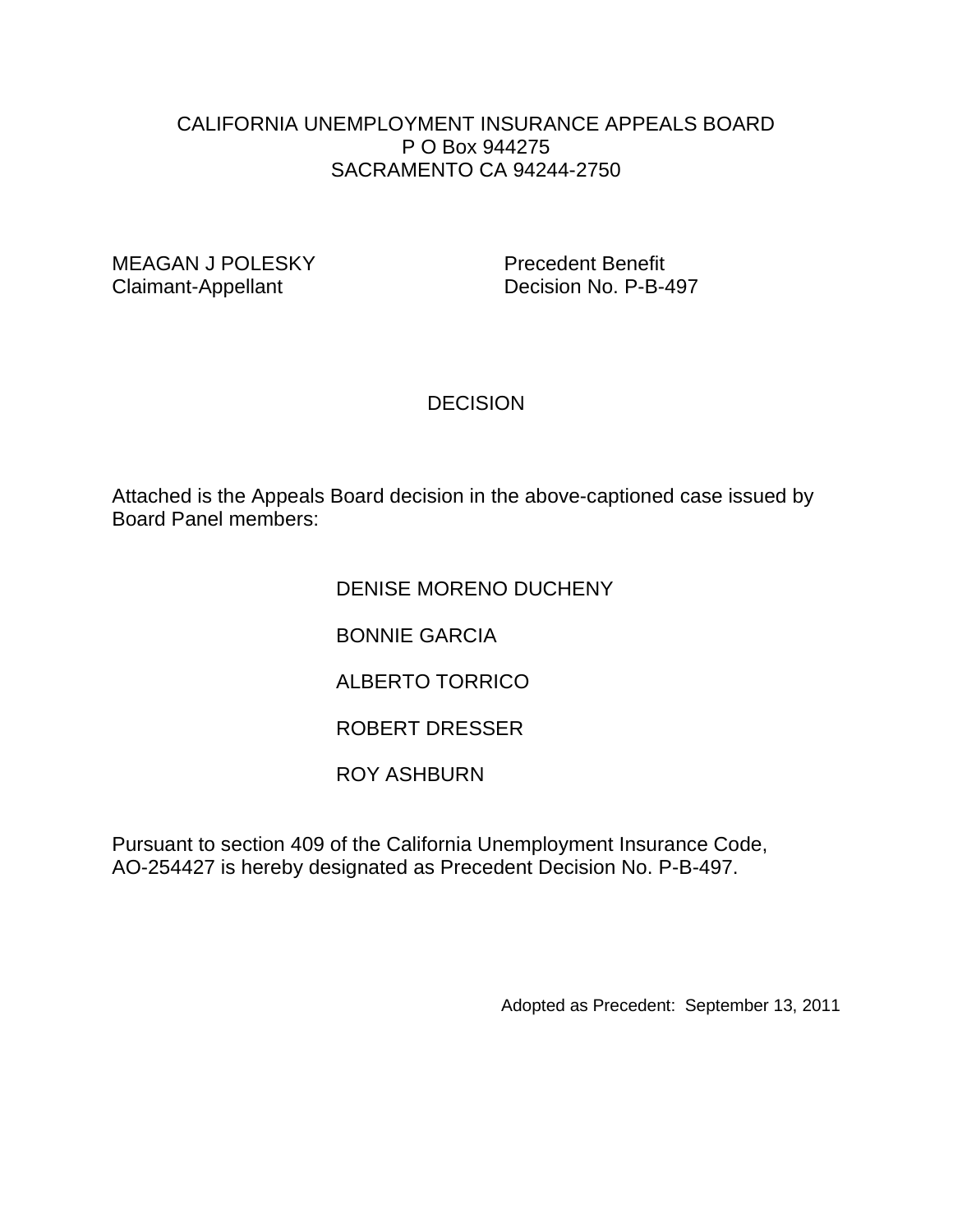#### **REM**

**\_\_\_\_\_\_\_\_\_\_\_\_\_\_\_\_\_\_\_\_\_\_\_\_\_\_\_\_\_\_\_\_\_\_\_\_\_\_\_\_\_\_\_\_\_\_\_\_\_\_\_\_\_\_\_\_\_\_\_\_\_\_\_\_**

The claimant appealed from that portion of the decision of the administrative law judge that held the claimant disqualified for unemployment insurance benefits under section [1](#page-1-0)256 of the Unemployment Insurance Code.<sup>1</sup>

## ISSUE STATEMENT

The issue before us is whether someone who is neither married nor a domestic partner, as those terms are used in section 1256 of the code, and who voluntarily leaves work because of a need to move to follow another person to a location from which it is impractical to commute to work is necessarily disqualified from receiving benefits under section 1256.

## FINDINGS OF FACT

In November, 2010, the claimant and her same-sex partner decided that they would like to get married and announced their engagement. They had started living together six or seven months earlier and were living in an apartment that cost approximately \$1,000 a month to rent. Before that, the \$13.00 an hour that the claimant was earning meant that she could only afford her rent by working seven days a week. By moving in with her fiancée, she was able to reduce the number of days she worked each week from seven to five.

Because of the 2008 passage of Proposition 8, the claimant and her fiancée were unable to get married in California. (*Strauss v. Horton* (2009) 46 Cal.4th 364, 385.) They considered a domestic partnership to be an inadequate substitute for marriage and therefore decided not to register as domestic partners.

The claimant's fiancée had a mother in Rhode Island who had been disabled by back problems for many years. The mother lived by herself, was unable to drive, and needed assistance with her daily activities. By December, 2010, a screw that

<span id="page-1-0"></span> $1$  Unless otherwise specified, all section references are to the Unemployment Insurance Code.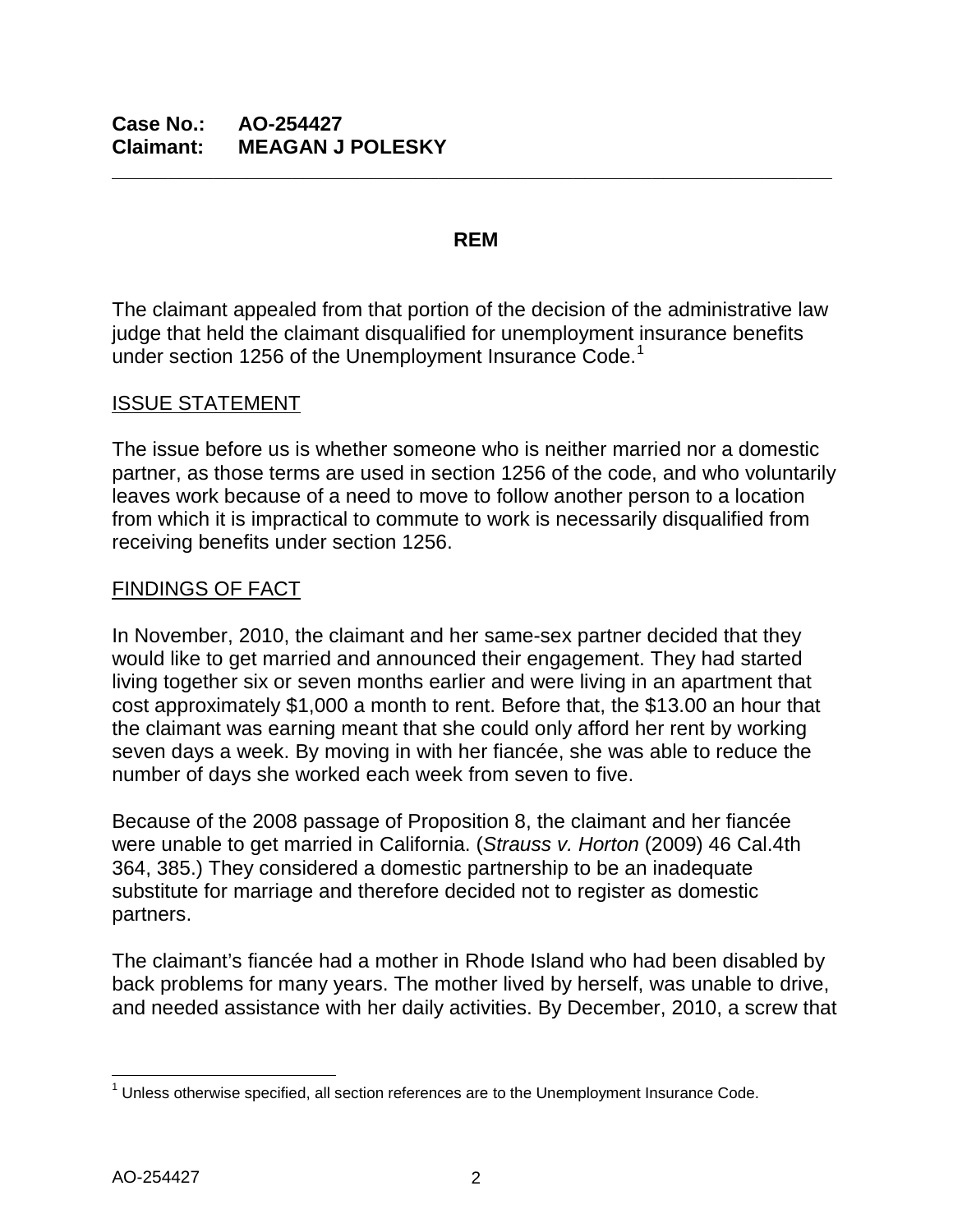had been used in an earlier back surgery had come loose and was pressing against one of the mother's nerves, causing her pain.

The fiancée had a brother who lived near enough to help the mother, but he was not always available. There were other relatives in the area, but caring for the fiancée's mother was proving difficult for them. The mother therefore wanted her daughter to move east to help her.

The claimant and her partner discussed the situation and felt the partner should move to Rhode Island to provide support for her mother. The couple wanted to preserve their relationship and decided that they would both move to an area closer to the partner's mother to allow the partner to provide the care. The couple also believed that such a move would allow them to fulfill another one of their goals, living in a state, Massachusetts, where they could be married. $2$  They first located suitable towns in Massachusetts that were only 45 minutes to an hour from the mother's apartment. They did not want to move to Rhode Island itself because they thought that their job prospects there were less favorable than those in Massachusetts.

The claimant and her fiancée both quit their jobs in January, 2011. The claimant's employer had no locations outside of California, so the claimant was unable to transfer. She gave her two week notice in early January and her last day of work was January 12, 2011.

Rather than moving to Massachusetts together, the claimant and her fiancée decided on a two-stage moving plan in which the fiancée would move directly to Rhode Island and live with her mother while she looked for work and a place to live. Once she found work, the claimant would come to Massachusetts to join her. Instead of remaining in California during this time, the claimant decided to move to Michigan and live with her mother in order to save money.

The claimant left California with her mother on January 17 or 18, 2011, and drove to Michigan with her possessions. She then flew back to California to help her fiancée move. The two of them drove to Rhode Island, arriving sometime in the first week of February. On February 28, the claimant flew back to Michigan while her fiancée remained in Rhode Island. As of March 5, 2011, the claimant was still living in Michigan, but was hoping to move to Massachusetts within two months.

<span id="page-2-0"></span> <sup>2</sup> The Massachusetts Supreme Court held in *Goodridge v. Dept. of Public Health* (2003) 798 N.E.2d 941, that denying same-sex couples the right to marry violated the state constitution. The Court gave the Massachusetts legislature 180 days to take appropriate action in light of its ruling. Acting on orders from the governor, town clerks began issuing marriage licenses to same-sex couples on May 17, 2004.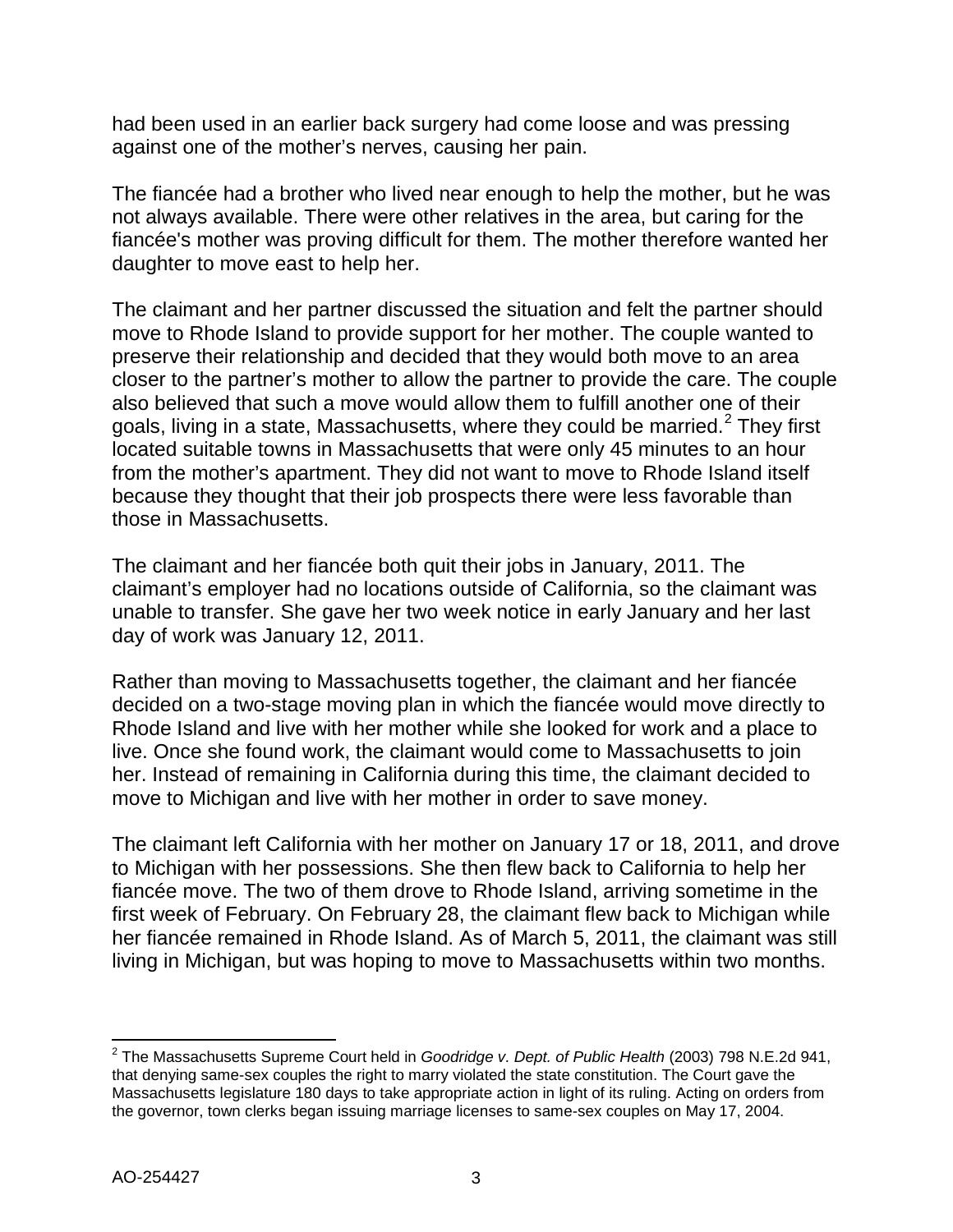The claimant filed for unemployment benefits with an effective date of January 16, 2011. On February 4, 2011, the Employment Development Department issued a notice of determination finding her disqualified under section 1256 because she had quit her last job due to domestic reasons and without exploring all reasonable options.

The claimant filed an untimely appeal from the determination on March 5, 2011, and the case was set for a hearing on April 20, 2011, before an administrative law judge. After the hearing, the judge first found that the claimant had shown good cause for the late filing of her appeal. $3$  The remainder of the judge's thoughtful decision concluded that, because the claimant and her partner were not married and had no imminent prospects of becoming married, qualification for benefits was precluded by the California Supreme Court's decision in *Norman v. Unemployment Insurance Appeals Board* (1983) 34 Cal 3d 1. The decision further found that, while *McGregor v. California Unemployment Insurance Appeals Board (1984) 37 Cal.3d 205*, provides an exception to the *Norman* rule for unmarried couples with children, the claimant did not fall within the exception because she and her partner had no children.

The claimant maintained that she could not remain employed in California while her fiancée found them a place to stay in Massachusetts because she could not afford the rent. The administrative law judge rejected this assertion on the ground that the claimant had lived on her own in California before she met her fiancée. The decision concluded that this was an additional reason for denying benefits.

At the time of the hearing, the claimant and her fiancée had set their wedding date for July 16, 2011, in Massachusetts.

# REASONS FOR DECISION

The general principles governing voluntary resignations in the unemployment context are well-settled. An individual is disqualified for benefits if he or she left his or her most recent work voluntarily without good cause. (Unemployment Insurance Code, section 1256.) In general, "good cause" is such a cause as would, in a similar situation, reasonably motivate the average able-bodied and qualified worker to give up his or her employment with its certain wage rewards in order to enter the ranks of the unemployed. (*Evenson v. California Unemployment Insurance Appeals Board* (1976) 62 Cal.App.3d 1005, 1016.) If a claimant has more than one reason for quitting, he or she is entitled to benefits if one of those reasons constitutes good cause and is a substantial motivating

<span id="page-3-0"></span> $3$  Because this is an appeal by the claimant, we need not address the correctness of this part of the decision.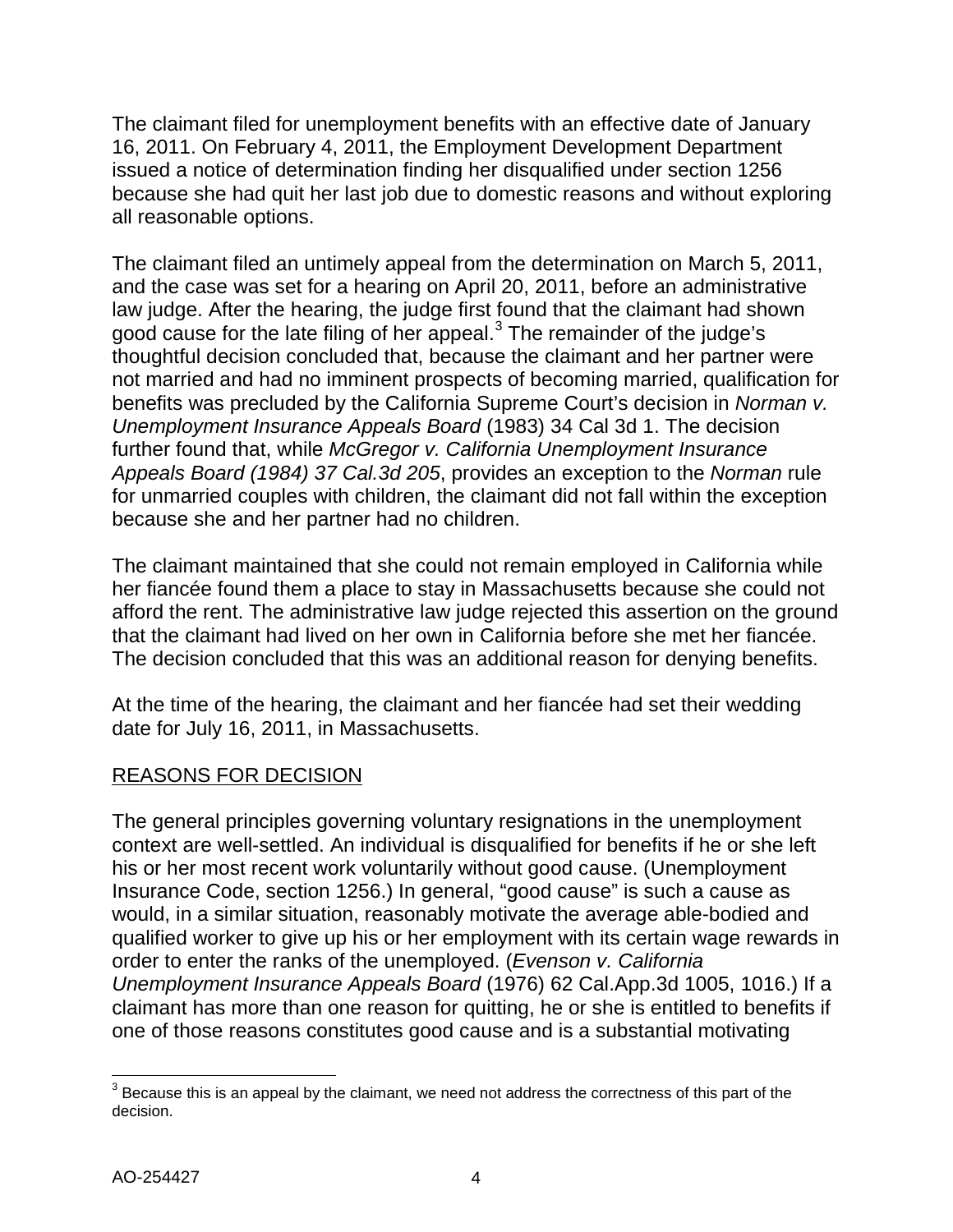factor in the decision to quit. (*Rabago v. California Unemployment Insurance Appeals Board* (1978) 84 Cal.App.3d 200, 209.)

Good cause need not arise out of, or be attributable to, the claimant's employment. (*California Portland Cement Company v. California Unemployment Insurance Appeals Board* (1960) 178 Cal.App.2d 263.) When good cause exists for personal reasons, those reasons must be so imperative and compelling as to make the voluntary leaving involuntary. (*Evenson,* 62 Cal.App.3d at 1016.)

Although each case must be judged on its own facts, some situations arise with enough frequency that the legislature, the judiciary, and this Board have all devised rules for dealing with them. One of these situations concerns what has sometimes been called a "domestic quit," i.e., when one member of a cohabiting couple decides to move to a new location that is far enough away that the other member cannot make the move and still retain his or her job. (*Altaville Drug Store, Inc. v. Employment Development Department* (1988) 44 Cal. 3d 231, 235.)

Whether section 1256 of the code allows a domestic quit claimant to receive benefits has a long history. Section 1264 originally provided that, even in the case of married couples, benefits could not be paid unless the individual filing for benefits was "the sole or major support of his or her family." (*Douglas v. Unemployment Insurance Appeals Board* (1976) 63 Cal.App.3d 110.) We nevertheless held that this rule applied only to a claimant's eligibility under section 1264 and did not prevent a claimant from qualifying under section 1256. (Precedent Decision P-B-26.) In 1976, a Court of Appeal held that section 1264 improperly disqualified women from benefits without sufficient justification and the Legislature repealed the statute entirely. (*Boren v. Department of Employment Dev*. (1976) 59 Cal.App.3d 250; Stats.1976, c. 1169, p. 5249, § 1.) In repealing the statute, the Legislature tacitly found that, as a matter of public policy, a domestic quit involving a married opposite-sex couple should be considered good cause for quitting. (*Altaville*, 44 Cal. 3d at 235.)

In 1980, the Employment Development Department promulgated a regulation recognizing that an imminent marriage might also supply good cause for leaving work. (California Code of Regulations, title 22, section  $1256-12(b)(1)$ .)<sup>[4](#page-4-0)</sup> The Legislature adopted a similar rule two years later by amending section 1256 to

<span id="page-4-0"></span> $4$  The regulation provides that "[a] claimant leaves the most recent work with good cause if the claimant has taken reasonable steps to preserve the employment relationship and the claimant left work due to circumstances relating to the claimant's prospective or existing marital status of such a compelling nature as to require the claimant's presence, including …(1) The claimant's prospective marriage is imminent and involves a relocation to another area because the claimant's future spouse has established or intends to establish his or her home there, and it is impossible or impractical for the claimant to commute to work from the other area."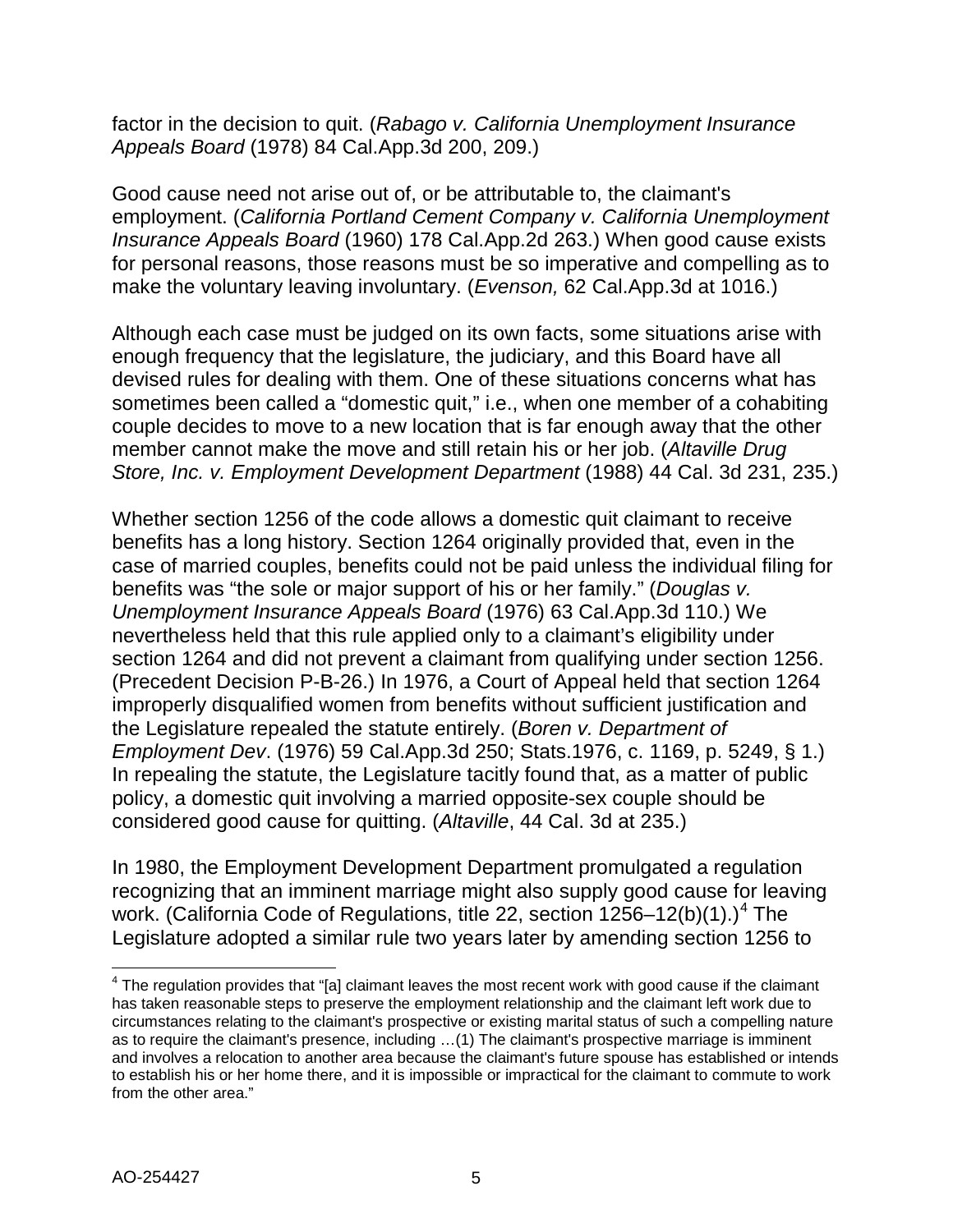state expressly that a claimant's decision to resign in order to move to be with a spouse constituted good cause. (Stats. 1982, c. 1073, § 1.) An uncodified part of the amendment stated that the "amendment…is intended ... to endorse the policy of the Employment Development Department, as expressed in its regulations, which distinguishes persons who are married or whose marriage is imminent from others in determining whether a person has left his or her most recent work without good cause." (Stats. 1982, ch. 1073, § 13, pp. 3873–3874.) This was eventually codified by additional legislation in 1988 that added the language "For purposes of this section "spouse" includes a person to whom marriage is imminent" to section 1256. (Stats.1988, c. 781, § 3.)

The courts first addressed the issue of the domestic quit rule for couples with no imminent marriage prospects in *Norman v. Unemployment Insurance Appeals Board*. (1982) 131 Cal.App.3d 946, *overruled*, 34 Cal.3d 1. The claimant in that case was living with her boyfriend in California, but was not married to him. (34 Cal. 3d at 4.) When he found a new job in Washington, the claimant quit her job so that she could move to be with him. (*Id*.) The claimant had inquired about work in Washington before she left California and felt that she would be able to find work there. *(Id.)* After she moved, however, she was unable to find work and so filed for unemployment benefits. *(Id.)* The claimant acknowledged that her sole reason for quitting her job was to be with her boyfriend. *(Id.)* The two had decided to marry before they left California and had set a date for their wedding approximately nine months after their move to Washington. *(Id.)*

The Court of Appeal held that neither the fact that the claimant was living with her boyfriend nor the nine month lapse before the couple's intended marriage prevented the claimant from qualifying under section 1256. (131 Cal. App. 3d at 713.) The Supreme Court disagreed. Noting its previous recognition of a strong public policy favoring marriage and the lack of a similar policy favoring the maintenance of non-marital relationships, the Court concluded that the claimant could not, as a matter of law, establish good cause for her voluntary departure from her employment within the meaning of section 1256. (34 Cal. 3d at 9.) "In the absence of legislation which grants to members of a non-marital relationship the same benefits as those granted to spouses, no basis exists in this context for extending to non-marital relations the preferential status afforded to marital relations." (*Id*.)

The Court considered a similar issue the following year in *McGregor v. California Unemployment Insurance Appeals Board (1984) 37 Cal.3d 205*. In that case the Court upheld under section 1256 the claim of a waitress who voluntarily quit her job to accompany her fiancé and their infant daughter to New York to live with the fiancé's ailing and aged father. (*Id*. at 208.) The Court found that the lack of a legally recognized marriage did not prevent the claimant from demonstrating that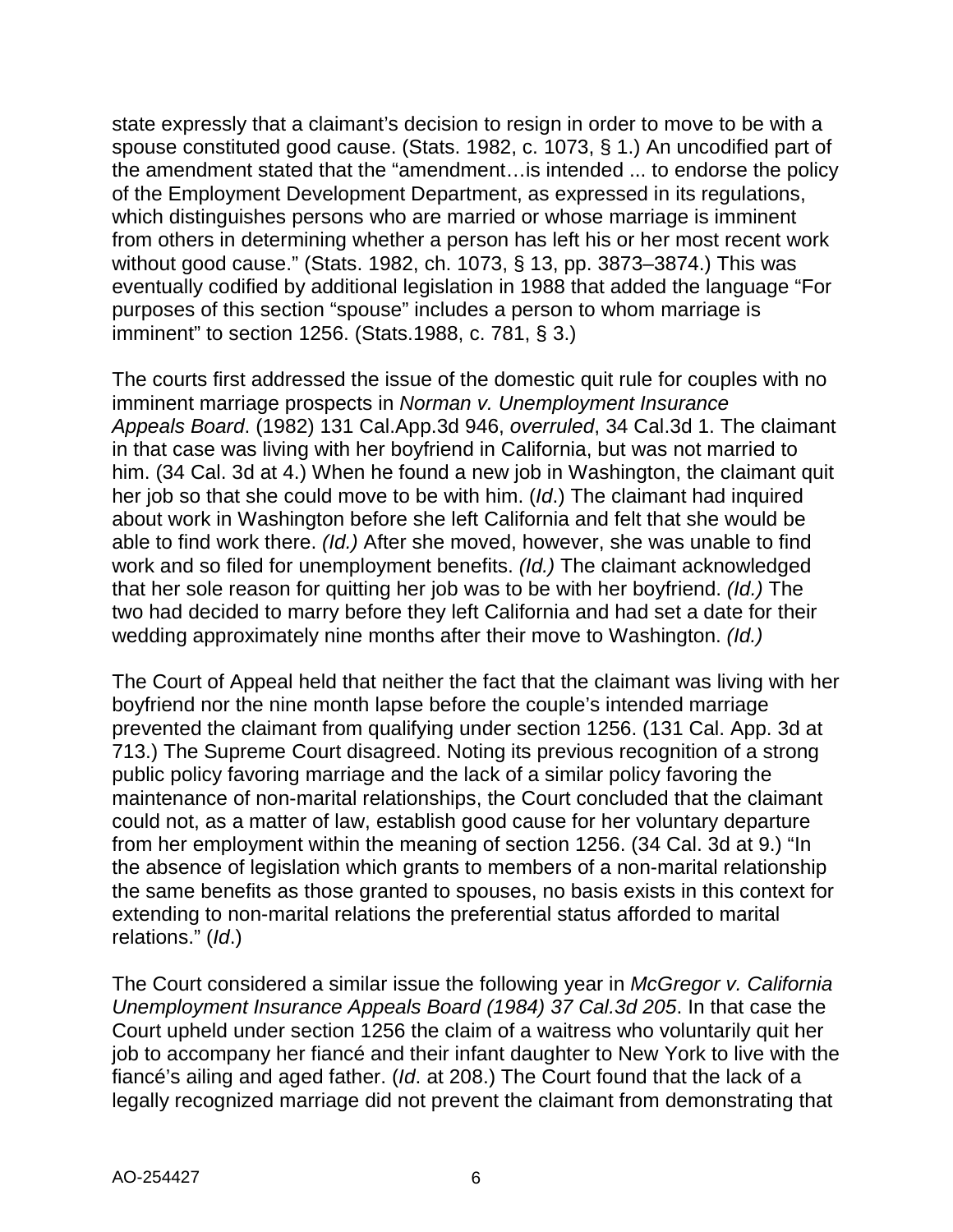"compelling familial obligations" provided good cause for leaving employment. (*Id*. at 213.)

When, in 2001, the legislature created domestic partnerships, it also modified section 1256 to extend the domestic quit rule to domestic partners. (Stats.2001, c. 893 (A.B.25), § 59.) In 2010, the rule was expanded again to include those for whom a domestic partnership is imminent. (Stats.2010, c. 590 (A.B.2055), § 3.) This effectively put domestic partners in the same position as spouses for purposes of the domestic quit rule.

While *Norman* is undoubtedly the Supreme Court's definitive statement on the domestic quit situation, it is susceptible to differing interpretations. On the one hand, it can be read to announce an inflexible rule that one person has good cause to leave employment in order to join another in a distant place only if the two are either married or engaged with a definite and early date for the wedding. (34 Cal 3d at 10 n.1. (Broussard, J., dissenting).) We have, in fact, sometimes interpreted *Norman* in just this fashion and that appears to be the position taken by the administrative law judge in this case. On closer inspection, however, the holding in *Norman* is much more limited.

*Norman* explicitly states that nothing in its holding would prevent claimants who are not married or engaged "from establishing 'good cause' based on compelling circumstances which make [their] voluntary leaving akin to an involuntary departure." (*Id*. at 10.) Furthermore, the benefits that *Norman* confers on married couples are not substantive, but evidentiary. (*Id*.) In other words, Norman creates a presumption for married couples that good cause for a resignation exists in domestic quit cases where the claimant is either an actual or imminent spouse. By virtue of the domestic partnership legislation, a similar rule applies to domestic partners. Other people do not enjoy the benefit of this presumption, but can still demonstrate good cause based on their own particular circumstances.

This view of *Norman* is affirmed by *McGregor*. *McGregor* explicitly states that what *Norman* created was not a hard and fast rule, but a presumption that attaches to legally married couples. (37 Cal. 3d at 211.) This presumption is, however, not the only way that a claimant can demonstrate good cause based on compelling circumstances as the facts of *McGregor* show. (*Id*.) Even though the claimant in *McGregor* was not married and had no immediate plans to marry, the need to preserve the family unit was sufficient to provide good cause for her to quit her job to follow the father of their child. (*Id*. at 212.)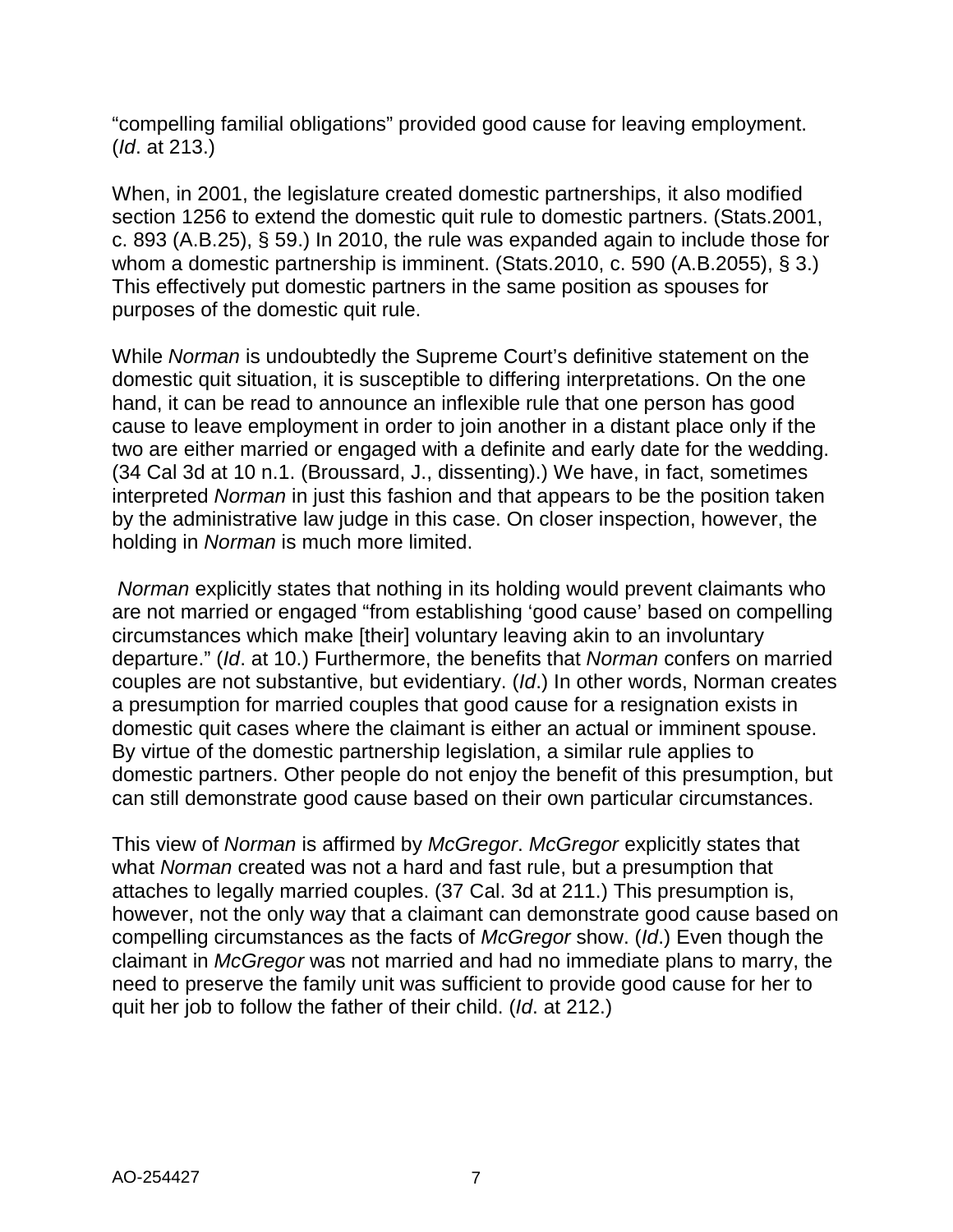We now explicitly adopt this view of *Norman*. When a spouse or domestic partner<sup>[5](#page-7-0)</sup> of a claimant moves to a place from which it is impossible or impractical for the claimant to commute to his or her job, there is a presumption that the claimant has good cause to resign from work to follow the spouse or partner. In the case of other people who make such a move, there is no such presumption, but a claimant in this situation might still be able to demonstrate a prima facie case of good cause for resigning by showing that the legal, financial, emotional, and other ties between those involved are "so imperative and compelling as to make the voluntary leaving involuntary." (Evenson, 62 Cal.App.3d at 1016.) As in other contexts, good cause here cannot be determined in the abstract, but only in relationship to the totality of the claimant's circumstances. (*Zorrero,* 47 Cal.App.3d at 439.) All relevant aspects of the claimant's relationship to the person and the decision to quit and move to follow that person to a new location must therefore be considered.

A rule requiring consideration of the totality of the circumstances surrounding a claimant's decision to resign is also more faithful to the language of section 1256 than fixed rules based on the claimant's status. The statute, after all, phrases the right to benefits in terms of the general concept of good cause and not in terms of a claimant's marital status or sexual orientation. Imposing a limitation based on these latter factors has no basis in the language of the statute.

Finally, a totality of the circumstances interpretation of good cause in domestic quit cases furthers the fundamental purpose of the unemployment insurance laws which is to provide benefits to those who are unemployed through no fault of their own. (Unemployment Insurance Code, section 100; *Air Couriers International. v. Employment Development Department* (2007) 150 Cal.App.4th 923, 936.) To that end, the code "must be liberally construed to further the legislative objective of reducing the hardship of unemployment". ( Gibson v. Unemployment Insurance Appeals Board (1973) 9 Cal.3d 494, 499.) Imposing a test based on a claimant's marital status runs the risk of disenfranchising those who, through no fault of their own, are unable to marry in California.

Other states have adopted similar rules. In *Reep v. Commissioner of the Department of Employment and Training* (1992) 412 Mass. 845, for example, the Massachusetts Supreme Court considered the case of an unmarried woman who quit her job to be with her partner of 13 years who was moving to a different city. (*Id*. at 845-46.) The Court held that the fact that the couple was not married did not prevent the claimant from showing that she had good cause to resign. The Court also held that the emotional ties between the two could be considered in

<span id="page-7-0"></span> $5$  These terms include, of course, those to whom marriage or a domestic partnership is imminent. (Unemployment Insurance Code, section 1256, para. 4.).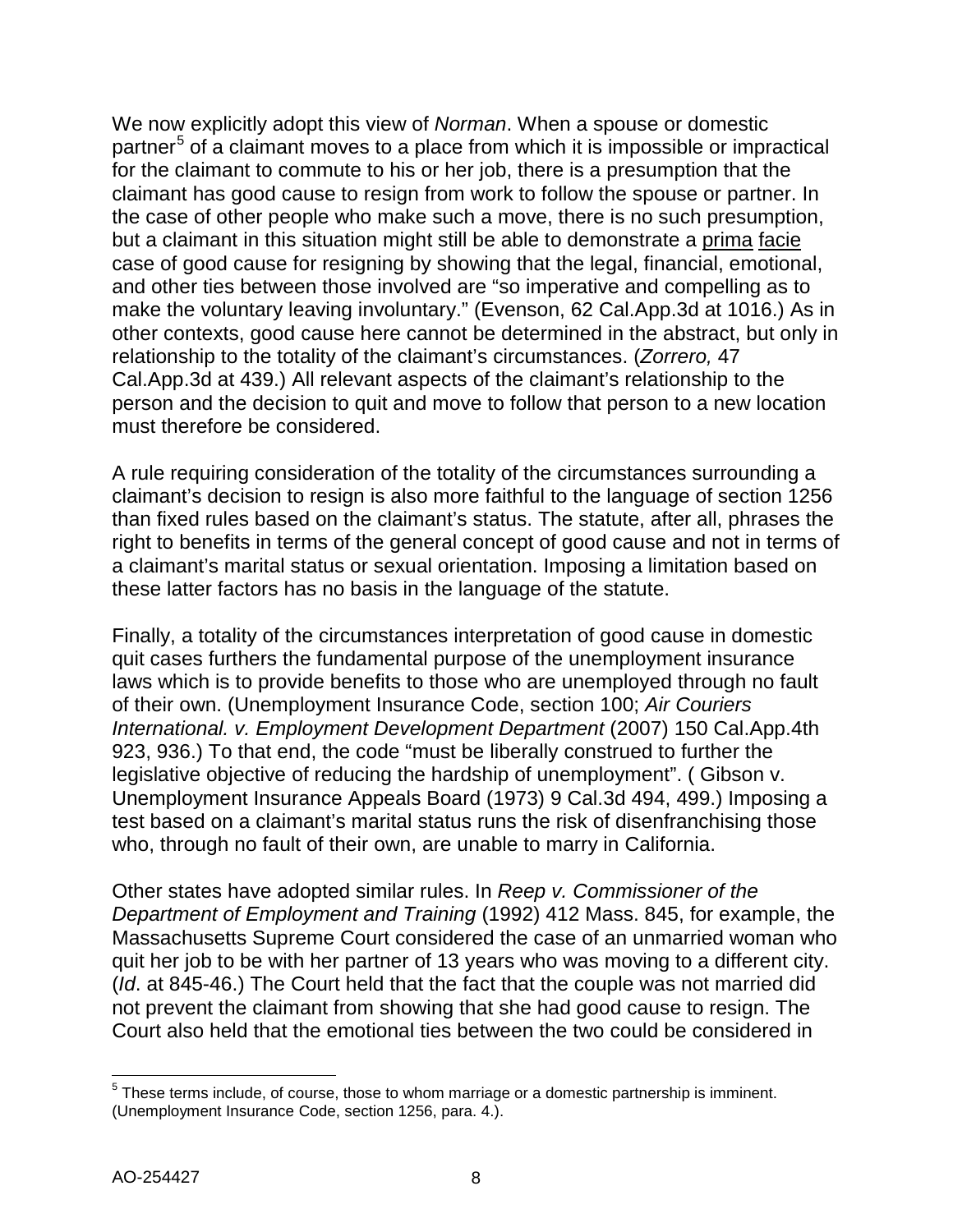deciding whether good cause existed as well as the couple's financial relationship. *Id*. at 851, 852. Among the factors that might be considered would be whether the two partners "regarded each other and were regarded by others as spouses; whether they shared income; whether they maintained joint checking and savings accounts and joint credit card accounts; whether they had executed powers of attorney in order for one partner to make decisions during the illness of the other; whether they were the named beneficiaries of each other's life insurance policies; and whether they were the legatees or executors of each other's estates."

The New York Appeals Board, in Case No. 513233-A, has also held that good cause for resigning in these situations is not limited to marital partners. An unmarried claimant can establish good cause by proving that he and his partner maintain "an emotionally and financially interdependent committed relationship." Among the factors to be considered are co-ownership of property, the existence of joint bank and credit accounts, registration as domestic partners, and the partners' status as beneficiaries on each other's insurance policy and will. These factors, and those described in *Reep*, are appropriate considerations in domestic quit cases, but the inquiry is by no means limited to them. As an example, consideration is also appropriate of the length of time the individuals have been involved in a relationship is a factor in assessing the nature of the relationship.

We see no reason why the result in this case should be different because the claimant and her partner are of the same sex. Unlike many other states, California grants "same-sex couples who choose to become domestic partners virtually all of the legal rights and responsibilities accorded married couples." (*In re Marriage Cases*, 43 Cal. 4th at 779.) Because of this, the Supreme Court has held that denying same-sex couples the same constitutional right to marry in California that opposite-sex couples enjoy violates their rights to privacy, equal protection, and due process under the California Constitution. (*Strauss*, 46 Cal. 4th at 384-85.) As a result, same-sex couples have a constitutional right to enter into a "protected family relationship that enjoys all of the constitutionally based incidents of marriage." (*In re Marriage Cases*, 43 Cal. 4th at 829.) It follows that the ability of one member of a couple to receive benefits cannot be denied based solely on the fact that the other member is of the same sex.

The holding of *In re Marriage Cases* was modified by the passage of Proposition 8 in 2008, but the import of that proposition is limited.<sup>[6](#page-8-0)</sup> Proposition 8 had the effect of limiting the use of the term "marriage" to heterosexual couples, but it did not change the right of same-sex couples to all of the benefits opposite-sex

<span id="page-8-0"></span> $6$  Proposition 8 added a new section to the California Constitution. The new article I, section 7.5 reads: "Only marriage between a man and a woman is valid or recognized in California."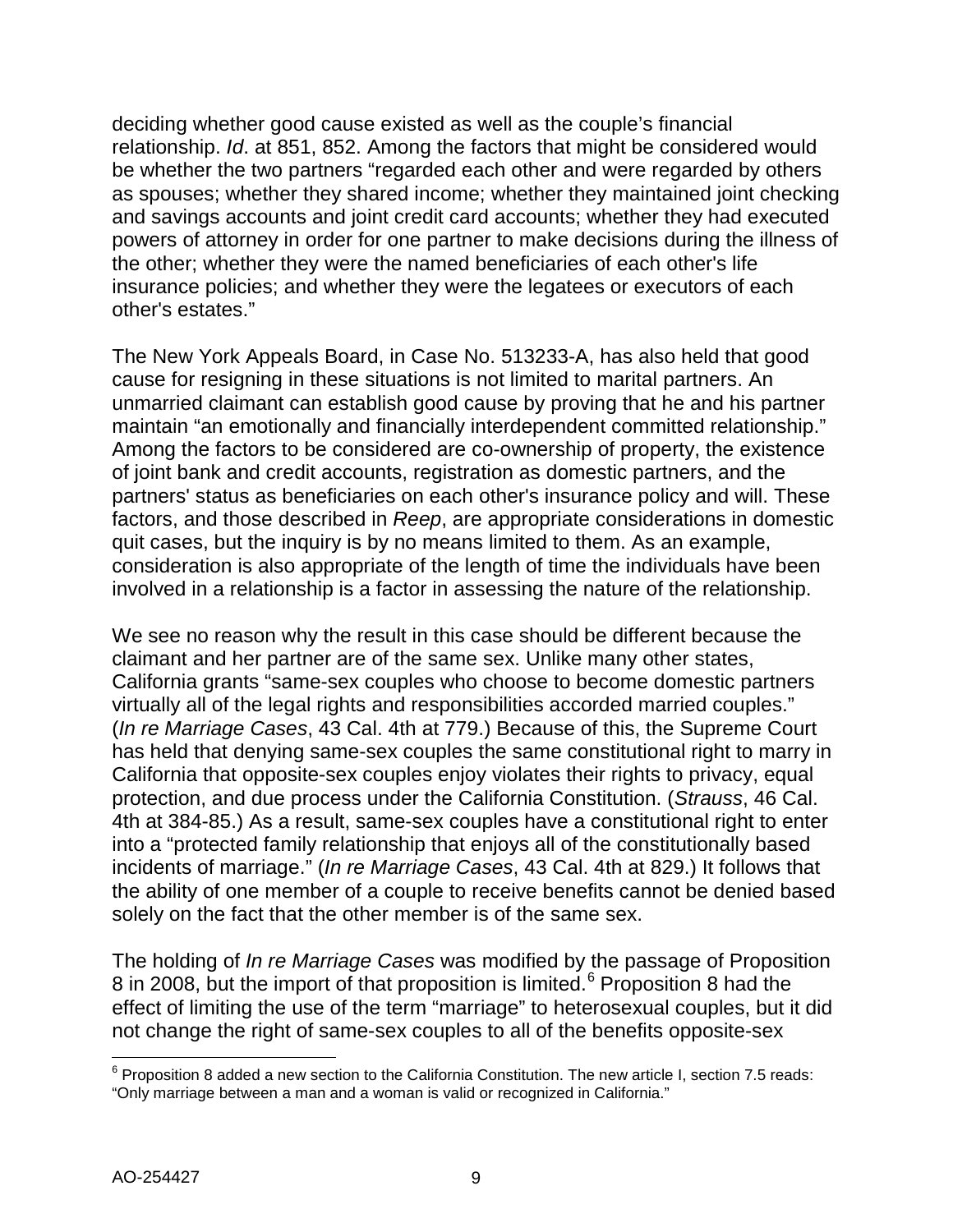couples enjoy by virtue of their marriage. (*Strauss v. Horton*, 46 Cal. 4th 364, 408.)

The rule that we adopt today is also not limited to cohabiting couples. Whenever any claimant has decided to move to a new location to be with another person or persons and the new location is far enough away from the old that retaining the claimant's job is impossible or impractical, the issue of whether the claimant is disqualified under section 1256 must always be decided based on the totality of the circumstances. This inquiry is greatly simplified when the person involved is entitled to the presumption created by *Norman* and currently embodied in the fourth paragraph of section 1256. In all other cases, the decision must be based on a consideration of all relevant facts and not by the application of rules of thumb based on the claimant's marital status.

For all of these reasons, we conclude that the decision of the administrative law judge denying benefits to the claimant was based on limited legal principles that did not incorporate the totality of circumstances analysis mentioned in this decision and must be set aside. Because analysis under the proper standard may require the taking of additional evidence, we also remand the case for further proceedings. We express no view on whether, on the facts that will be developed, the claimant is disqualified for benefits.

# DECISION

The decision of the administrative law judge is set aside. The case is remanded to an administrative law judge for a hearing and decision on the merits. The hearing transcript/audio recording, exhibits, and other documents previously produced in the course of these proceedings shall remain a part of the record.<sup>[8](#page-9-1)</sup>

<span id="page-9-0"></span> $7$  The decision in this case holds, as an additional ground for denying benefits, that the claimant could have remained at her job in California while her fiancée found a job and an apartment in Massachusetts. This conclusion is based on a factual finding that the claimant could have afforded to live in California because she had done so previously. The only evidence in the record to support that finding is the claimant's statement that she could afford to live on her own in California only by working seven days a week and that moving in with her fiancée enabled her to cut back her work schedule to five days a week. No evidence was taken on whether the claimant could have worked seven days a week at the time of her quitting the job, how many hours the claimant had to work during those seven days, how much her apartment cost, whether similar apartments were still available, or how much the claimant needed to spend on other necessities. Because the record on this point is so meager and because we must remand the case for the reasons stated above, we find it prudent to set aside this part of the administrative law judge's decision as well and allow for the taking of additional evidence on this point.

<span id="page-9-1"></span> $8$  In designating this decision a precedent, we are guided by section 5109 of Title 22 of the California Code of Regulations. That section provides that a decision may be designated a precedent if it contains a significant legal or policy determination of general application that is likely to recur. (California Code of Regulations, title 22, section 5109(a).) In this context, we note that the issue we address here is not only likely to recur, but appears almost certain to occur more and more often. In 1976, the Supreme Court